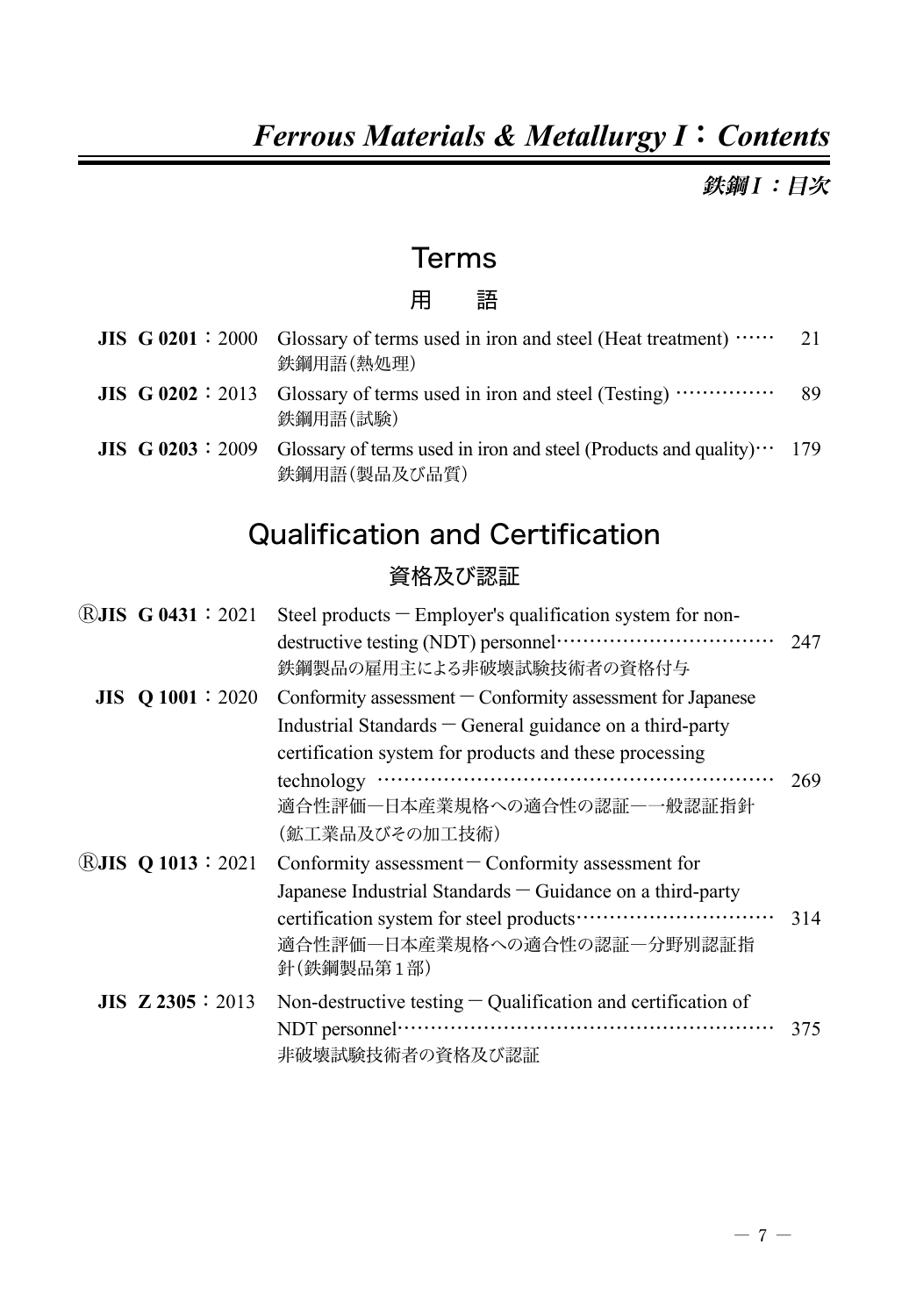# Test Methods of Metallic Materials

#### 金属材料の試験

| $\Diamond$ JIS Z 2241 : 2011            | Metallic materials $-$ Tensile testing $-$ Method of test at room                                                      |     |
|-----------------------------------------|------------------------------------------------------------------------------------------------------------------------|-----|
|                                         | 金属材料引張試験方法                                                                                                             | 413 |
| $JIS$ Z 2242 : 2018                     | Method for Charpy pendulum impact test of metallic materials<br>金属材料のシャルピー衝撃試験方法                                       | 485 |
| $JIS$ Z 2242 : 2020                     |                                                                                                                        | 522 |
|                                         | JIS Z 2244-1: 2020 Vickers hardness test - Part 1: Test method<br>ビッカース硬さ試験一第1部:試験方法                                   | 524 |
| $\overline{R}$ <b>JIS Z 2245</b> : 2021 | Rockwell hardness test - Test method ………………………<br>ロックウェル硬さ試験一試験方法                                                      | 558 |
| $JIS$ Z 2246 : 2000                     | ショア硬さ試験一試験方法                                                                                                           | 593 |
| <b>JIS Z 2247</b> : 2006                | エリクセン試験方法                                                                                                              | 597 |
| $JIS$ Z 2248 : 2006                     | 金属材料曲げ試験方法                                                                                                             | 605 |
| <b>JIS Z 2248 : 2014</b>                |                                                                                                                        | 621 |
| $JIS$ Z 2249 : 2010                     | コニカルカップ試験方法                                                                                                            | 623 |
|                                         | JIS Z 2251-1: 2020 Knoop hardness test - Part 1: Test method<br>ヌープ硬さ試験一第1部:試験方法                                       | 628 |
| $JIS$ Z 2253 : 2020                     | Metallic materials $-$ Sheet and strip $-$ Determination of<br>薄板金属材料の加工硬化指数試験方法                                       | 656 |
| <b>RJIS Z 2254 : 2021</b>               | Metallic materials $-$ Sheet and strip $-$ Determination of<br>薄板金属材料の塑性ひずみ比試験方法                                       | 666 |
| $JIS$ Z 2256 : 2020                     | 金属材料の穴広げ試験方法                                                                                                           | 694 |
| JIS Z 2271:2010<br>Omission<br>省略       | Metallic materials - Uniaxial creep testing in tension -<br>金属材料のクリープ及びクリープ破断試験方法<br>JIS Z 2271: 2019 Amendment 1(追補1) | 704 |

**JIS**  $\mathbb{Z}$  2276 : 2012 Method of tensile stress relaxation test for metallic materials  $\cdots$  752 金属材料の引張リラクセーション試験方法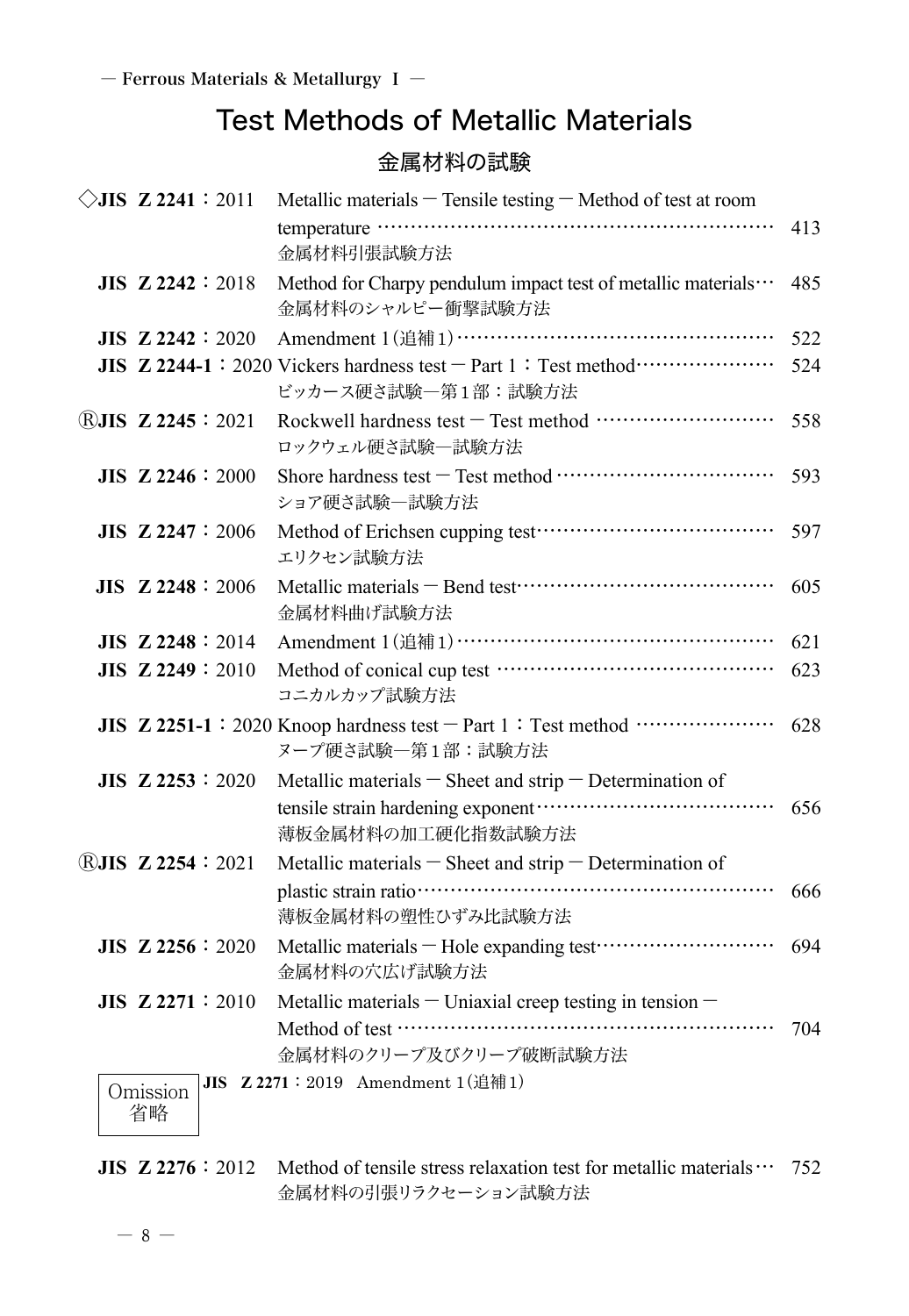|                        | JIS Z 2316-1 : 2014 Non-destructive testing $-$ Eddy current testing $-$ Part 1 :                                                                                        |     |
|------------------------|--------------------------------------------------------------------------------------------------------------------------------------------------------------------------|-----|
|                        | 非破壊試験一渦電流試験一第1部:一般通則                                                                                                                                                     | 769 |
| <b>JIS Z 2319:2018</b> | 漏えい(洩)磁束探傷試験方法                                                                                                                                                           | 780 |
|                        | JIS Z 2320-1 : 2017 Non-destructive testing $-Magnetic$ particle testing $-$ Part 1:                                                                                     |     |
|                        | 非破壊試験一磁粉探傷試験一第1部:一般通則                                                                                                                                                    | 792 |
|                        | JIS Z 2320-2 : 2017 Non-destructive testing $-Magnetic$ particle testing $-$ Part 2:                                                                                     |     |
|                        | 非破壊試験一磁粉探傷試験一第2部:検出媒体                                                                                                                                                    | 825 |
|                        | JIS $Z$ 2320-3 : 2017 Non-destructive testing $-Magnetic$ particle testing $-P$ art 3:                                                                                   |     |
|                        | 非破壊試験一磁粉探傷試験一第3部:装置                                                                                                                                                      | 855 |
|                        | JIS $Z$ 2343-1:2017 Non-destructive testing – Penetrant testing – Part 1:                                                                                                |     |
|                        | General principles - Method for liquid penetrant testing and<br>classification of the penetrant indication<br>非破壊試験一浸透探傷試験一第1部:一般通則:浸透探傷試<br>験方法及び浸透指示模様の分類              | 870 |
| $JIS$ Z 2344 : 1993    | General rule of ultrasonic testing of metals by pulse echo                                                                                                               |     |
|                        | 金属材料のパルス反射法による超音波探傷試験方法通則                                                                                                                                                | 896 |
|                        | JIS Z 2345-1: 2018 Standard test blocks for ultrasonic testing $-$ Part 1: A1                                                                                            |     |
|                        | 超音波探傷試験用標準試験片一第1部: A1形標準試験片                                                                                                                                              | 909 |
|                        | JIS Z 2345-2: 2018 Standard test blocks for ultrasonic testing - Part 2: A7963                                                                                           |     |
|                        | 超音波探傷試験用標準試験片一第2部: A7963形標準試験片                                                                                                                                           | 925 |
|                        | JIS Z 2345-3: 2018 Standard test blocks for ultrasonic testing - Part 3: Standard                                                                                        |     |
|                        | test blocks for normal ultrasonic testing<br>超音波探傷試験用標準試験片一第3部:垂直探傷試験用標準<br>試験片                                                                                          | 942 |
|                        | JIS Z 2345-4: 2018 Standard test blocks for ultrasonic testing - Part 4: Standard<br>test blocks for angle beam ultrasonic testing<br>超音波探傷試験用標準試験片一第4部:斜角探傷試験用標準<br>試験片 | 954 |
|                        | JIS $Z$ 2355-1:2016 Non-destructive testing $-$ Ultrasonic thickness measurement                                                                                         |     |
|                        | 非破壊試験一超音波厚さ測定一第1部:測定方法                                                                                                                                                   | 972 |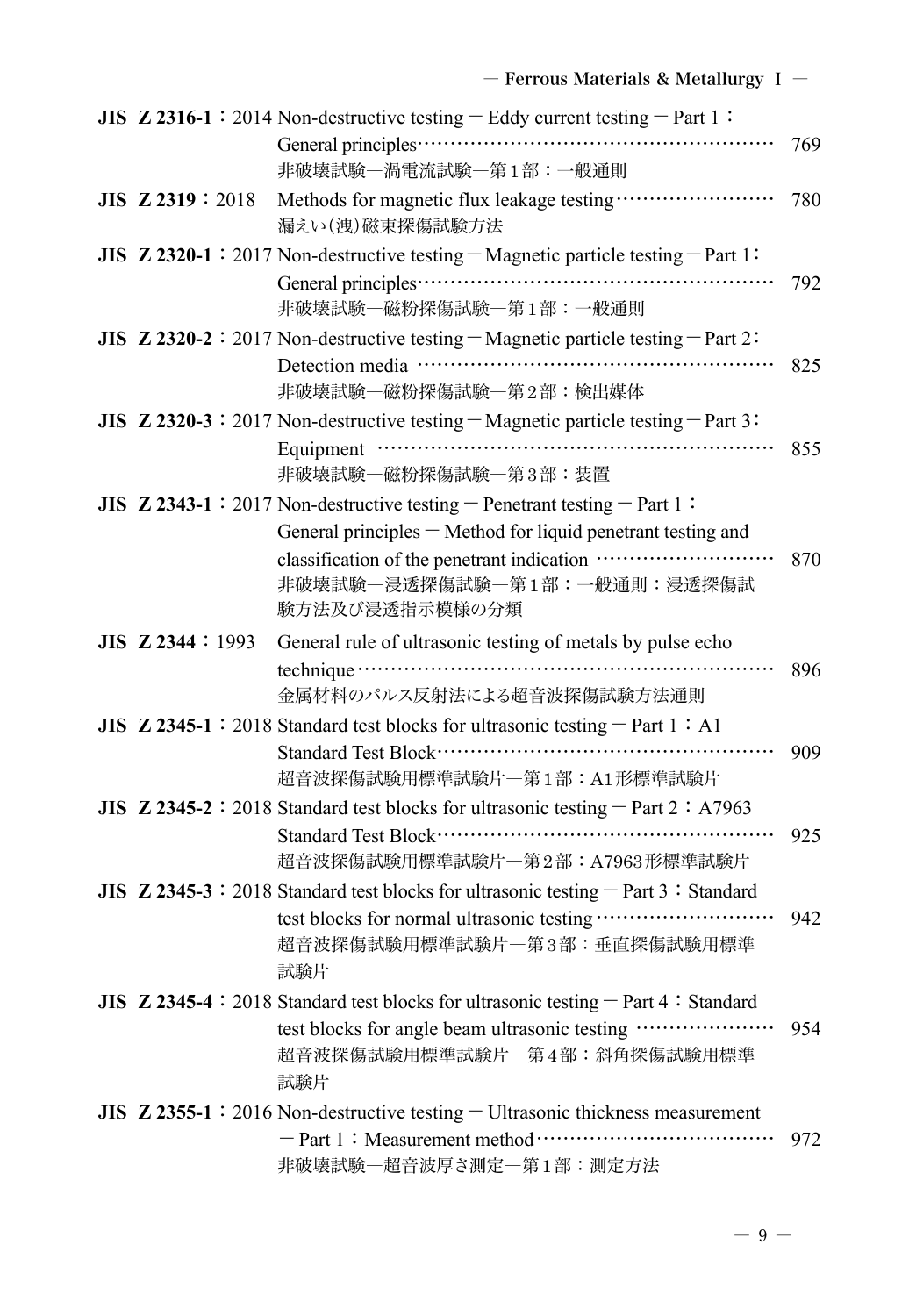|                     | <b>JIS</b> $\mathbb{Z}$ 2355-2 : 2016 Non-destructive testing $\overline{\phantom{a}}$ Ultrasonic thickness measurement |  |
|---------------------|-------------------------------------------------------------------------------------------------------------------------|--|
|                     | $-$ Part 2 : Method for evaluating performance characteristics                                                          |  |
|                     | of ultrasonic thickness measuring equipment ···················· 1027<br>非破壊試験一超音波厚さ測定一第2部:厚さ計の性能測定方法                   |  |
| $JIS$ Z 2356 : 2006 | Method of automatic ultrasonic inspection for graphite ingot $\cdots$ 1057<br>黒鉛素材の超音波自動探傷検査方法                          |  |
| $JIS$ Z 2371 : 2015 | 塩水噴霧試験方法                                                                                                                |  |

# Test Methods of Steel

#### 鉄鋼材料の試験

| JIS G 0306:1988          | Steel forgings – General technical requirements ················· 1137<br>鍛鋼品の製造、試験及び検査の通則                        |
|--------------------------|-------------------------------------------------------------------------------------------------------------------|
| $JIS$ G 0306 : 2009      | Amendment 1(追補1) ………………………………………… 1163                                                                            |
| <b>JIS G 0307:2014</b>   | Steel castings - General technical delivery requirements  1165<br>鋳鋼品の製造、試験及び検査の通則                                |
| JIS G 0320: 2009         | Standard test method for heat analysis of steel products ········ 1202<br>鋼材の溶鋼分析方法                               |
| JIS $G$ 0320 : 2015      | Amendment 1(追補1)……………………………………… 1207                                                                              |
| <b>JIS G 0320: 2017</b>  | Amendment 2(追補2) ……………………………………… 1212                                                                             |
| <b>JIS G 0321:2017</b>   | Product analysis and its tolerance for wrought steel…………… 1213<br>鋼材の製品分析方法及びその許容変動値                              |
| <b>JIS G 0404 : 2014</b> | Steel and steel products - General technical delivery                                                             |
|                          | 鋼材の一般受渡し条件                                                                                                        |
| <b>JIS G 0415 : 2014</b> | Steel and steel products - Inspection documents ················· 1245<br>鋼及び鋼製品一検査文書                             |
| <b>JIS G 0416 : 2014</b> | Steel and steel products $-$ Location and preparation of samples                                                  |
|                          | and test pieces for mechanical testing ······························· 1253<br>鋼及び鋼製品一機械試験用供試材及び試験片の採取位置並び<br>に調製 |
| <b>JIS G 0417 : 1999</b> | Steel and iron - Sampling and preparation of samples for                                                          |
|                          | the determination of chemical composition ························ 1275<br>鉄及び鋼一化学成分定量用試料の採取及び調製                  |
| JIS $G$ 0511 : 2014      | Stress corrosion cracking testing of metals and alloys using                                                      |
|                          | 金属及び合金の逆U曲げ試験片を用いた応力腐食割れ試験方法                                                                                      |
| <b>JIS G 0551 : 2020</b> | Steels – Micrographic determination of the apparent grain size $\cdots$ 1345<br>鋼一結晶粒度の顕微鏡試験方法                    |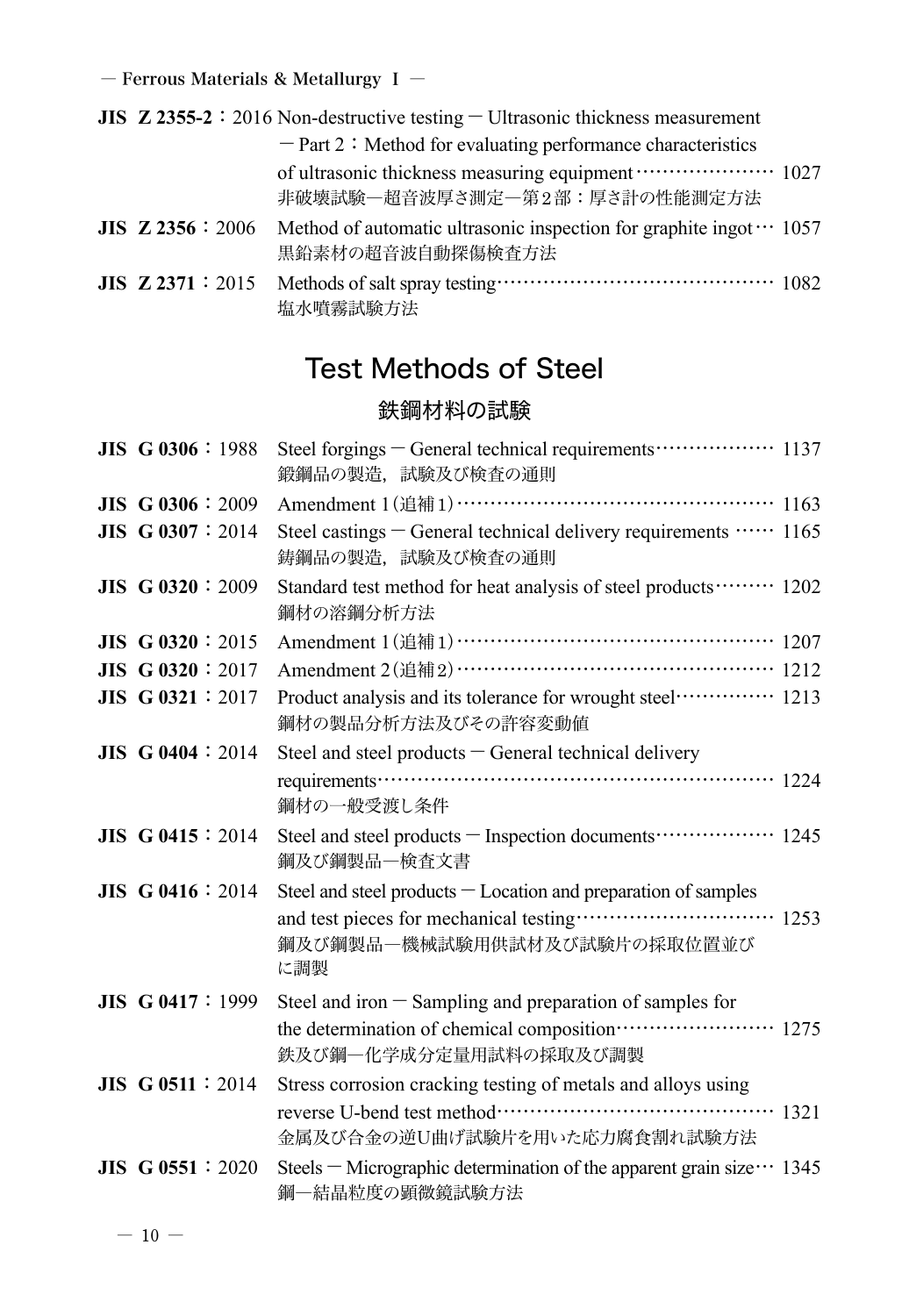| JIS G 0553:2019          | Steel - Macroscopic examination by etching ···················· 1383<br>鋼のマクロ組織試験方法              |
|--------------------------|--------------------------------------------------------------------------------------------------|
| $JIS$ G 0555 : 2020      | Microscopic testing method for the non-metallic inclusions                                       |
|                          | in steel $\cdots$ and $\cdots$ and $\cdots$ and $\cdots$ and $\cdots$ 1404                       |
|                          | 鋼の非金属介在物の顕微鏡試験方法                                                                                 |
| $JIS$ G 0556 : 2014      | 鋼の地きずの肉眼試験方法                                                                                     |
| JIS G 0557: 2019         | Methods of measuring case depth hardened by carburizing                                          |
|                          | 鋼の浸炭硬化層深さ測定方法                                                                                    |
| <b>JIS G 0558 : 2020</b> | Steels - Determination of depth of decarburization ··········· 1478<br>鋼の脱炭層深さ測定方法               |
| $JIS$ G 0559 : 2019      | Steel - Determination of case depth after flame hardening or                                     |
|                          |                                                                                                  |
|                          | 鋼の炎焼入及び高周波焼入硬化層深さ測定方法                                                                            |
| <b>JIS G 0560 : 2008</b> | 鋼のサルファプリント試験方法                                                                                   |
| $JIS$ G 0561 : 2020      | Method of hardenability test for steel (End quenching method) · · · 1522<br>鋼の焼入性試験方法(一端焼入方法)    |
| JIS G 0562 : 1993        | Method of measuring nitrided case depth for iron and steel  1535<br>鉄鋼の窒化層深さ測定方法                 |
| $JIS$ G 0563 : 1993      | Method of measuring surface hardness for nitrided iron and                                       |
|                          | steel $\cdots$ 1544                                                                              |
|                          | 鉄鋼の窒化層表面硬さ測定方法                                                                                   |
| <b>JIS G 0566</b> : 1980 | 鋼の火花試験方法                                                                                         |
| $JIS$ G 0567 : 2020      | Method of elevated temperature tensile test for steels and                                       |
|                          | heat-resisting alloys………………………………………………… 1571                                                    |
|                          | 鉄鋼材料及び耐熱合金の高温引張試験方法                                                                              |
| JIS G 0571:2003          | Method of oxalic acid etching test for stainless steels ··········· 1592<br>ステンレス鋼のしゅう酸エッチング試験方法 |
| $JIS$ G 0572 : 2006      | Method of ferric sulfate-sulfuric acid test for stainless steel  1598<br>ステンレス鋼の硫酸・硫酸第二鉄腐食試験方法   |
| JIS G 0573:1999          | Method of 65 per cent nitric acid test for stainless steels  1606<br>ステンレス鋼の65%硝酸腐食試験方法          |
| JIS G $0573 : 2012$      | Amendment 1(追補1) ……………………………………… 1609                                                            |
| JIS G 0575:1999          | Method of copper sulfate-sulfuric acid test for stainless steels ··· 1610                        |
|                          | ステンレス鋼の硫酸・硫酸銅腐食試験方法                                                                              |
| JIS G 0575:2012          | Amendment 1(追補1)……………………………………… 1618                                                             |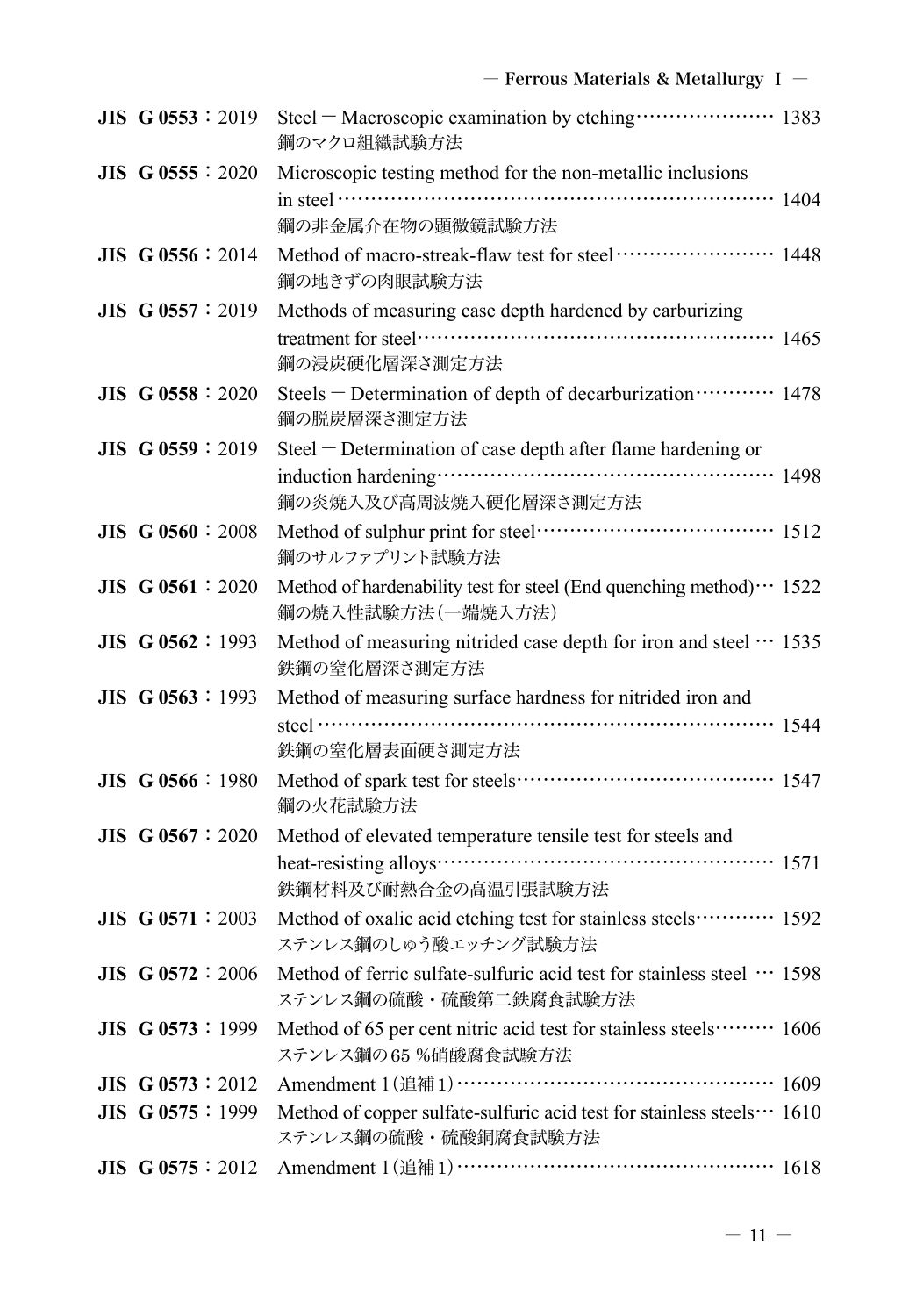| JIS G 0576:2001            | Stress corrosion cracking test for stainless steels ················· 1619<br>ステンレス鋼の応力腐食割れ試験方法 |
|----------------------------|-------------------------------------------------------------------------------------------------|
| <b>JIS G 0576</b> : $2012$ | Amendment 1(追補1) ……………………………………… 1626                                                           |
| <b>JIS G 0577 : 2014</b>   | Methods of pitting potential measurement for stainless steels… 1627<br>ステンレス鋼の孔食電位測定方法          |
| <b>JIS G 0578 : 2000</b>   | Method of ferric chloride tests for stainless steels  1637<br>ステンレス鋼の塩化第二鉄腐食試験方法                |
| $JIS$ G 0578 : 2013        | Amendment 1(追補1) ………………………………………… 1640                                                          |
| JIS G 0579: 2007           | Method of anodic polarization curves measurement for                                            |
|                            | ステンレス鋼のアノード分極曲線測定方法                                                                             |
| $JIS$ G 0579 : 2012        | Amendment 1(追補1)……………………………………… 1650                                                            |
| <b>JIS G 0580 : 2003</b>   | Method of electrochemical potentiokinetic reactivation ratio                                    |
|                            | ステンレス鋼の電気化学的再活性化率の測定方法                                                                          |
| JIS G 0581:1999            | Methods of radiographic examination for steel castings ········· 1655<br>鋳鋼品の放射線透過試験方法          |
| $JIS$ G 0582 : 2012        | Automated ultrasonic examination of steel pipes and tubes ······ 1675<br>鋼管の自動超音波探傷検査方法         |
| JIS G $0582 : 2015$        | Amendment 1(追補1) ……………………………………… 1695                                                           |
| <b>RJIS G 0583:2021</b>    | Automated eddy current examination of steel pipes and tubes ··· 1697<br>鋼管の自動渦電流探傷検査方法          |
| $JIS$ G 0584 : 2014        | Ultrasonic examination for arc welded steel pipes ·············· 1714<br>アーク溶接鋼管の超音波探傷検査方法      |
| $JIS$ G 0585 : 2002        | Radiographic inspection for steel castings  1735<br>鋳鋼品の放射線透過検査                                 |
| <b>RJIS G 0586: 2021</b>   | Automated flux leakage examination of steel pipes and tubes… 1740<br>鋼管の自動漏えい(洩)磁束探傷検査方法        |
| <b>JIS G 0587 : 2007</b>   | Method for ultrasonic examination for carbon steel and low                                      |
|                            | 炭素鋼鍛鋼品及び低合金鋼鍛鋼品の超音波探傷試験方法                                                                       |
| $JIS$ G 0588 : 1995        | Visual examination and classification of surface quality for                                    |
|                            | 鋳鋼品鋳肌の外観試験方法及び等級分類                                                                              |
| JIS G 0589:2013            | Automated full peripheral ultrasonic thickness examination                                      |
|                            |                                                                                                 |
|                            | 鋼管の全周自動超音波厚さ検査方法                                                                                |
| <b>JIS G 0590 : 2005</b>   | Method of critical pitting temperature measurement for                                          |
|                            |                                                                                                 |
|                            | ステンレス鋼の臨界孔食温度測定方法                                                                               |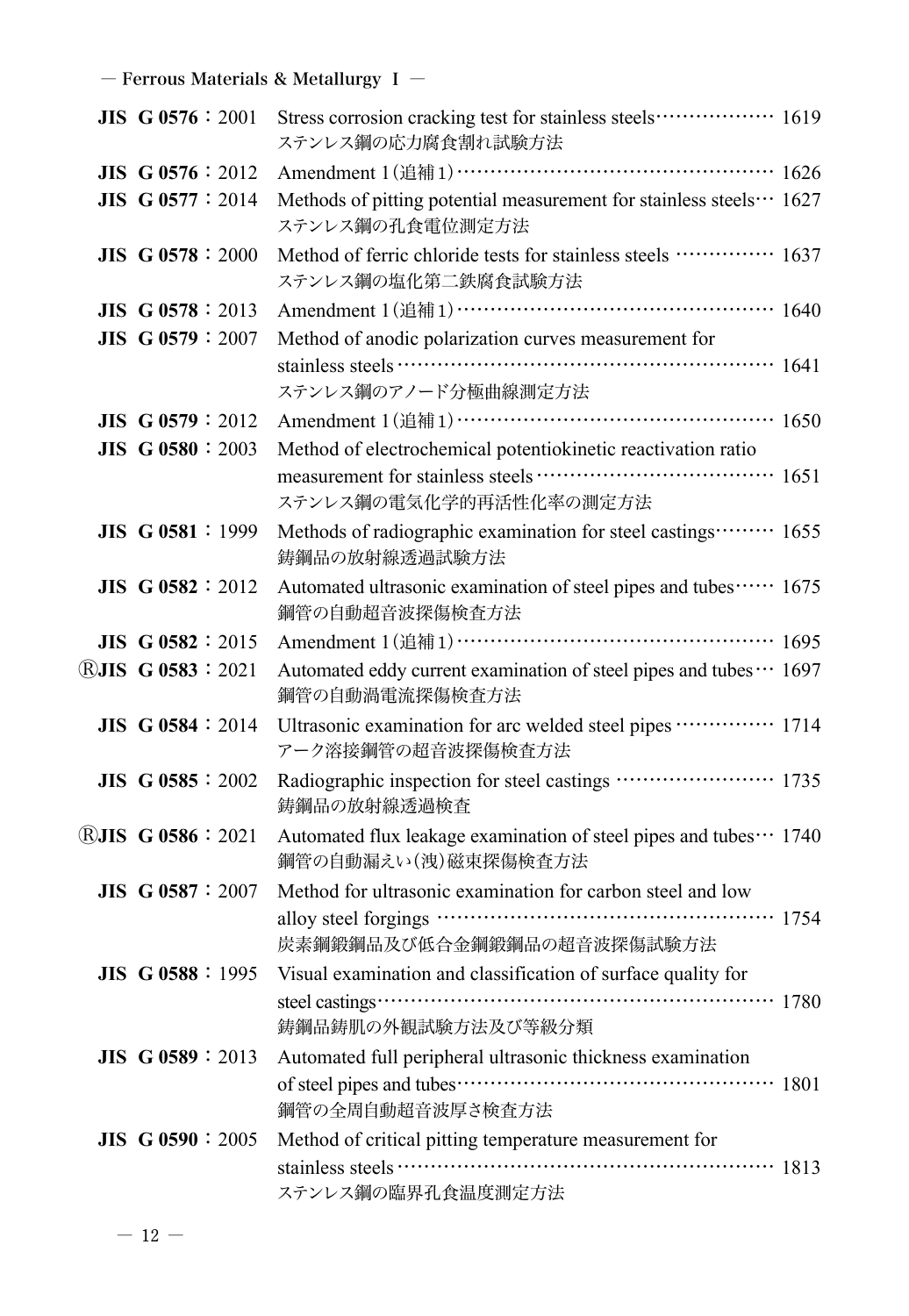| $JIS$ G 0590 : 2013        | Amendment 1(追補1)………………………………………… 1823                                                                            |
|----------------------------|------------------------------------------------------------------------------------------------------------------|
| <b>JIS G 0591:2000</b>     | Method of sulfuric acid test for stainless steels ··················· 1824<br>ステンレス鋼の硫酸腐食試験方法                    |
| <b>JIS G 0591</b> : $2012$ | Amendment 1(追補1)……………………………………… 1826                                                                             |
| $JIS$ G 0592 : 2002        | Method of determining the repassivation potential for                                                            |
|                            | ステンレス鋼の腐食すきま再不動態化電位測定方法                                                                                          |
| $JIS$ G 0593 : 2002        | Testing method for corrosion and scale inhibition performance                                                    |
|                            | of water treatment additives in cooling water system………… 1832<br>水処理剤の腐食及びスケール防止評価試験方法                           |
| $JIS$ G 0594 : 2019        | Methods of accelerated cyclic corrosion tests for surface treated                                                |
|                            |                                                                                                                  |
|                            | 表面処理鋼板のサイクル腐食促進試験方法                                                                                              |
| $JIS$ G 0595 : 2004        | Rating method of rust and stain of atmospheric corrosion for                                                     |
|                            |                                                                                                                  |
|                            | ステンレス鋼の表面さび発生程度評価方法                                                                                              |
| $JIS$ G 0596 : 2010        | Method of corrosion test for stainless steel tube fittings ········· 1879<br>ステンレス鋼配管継手の腐食試験方法                   |
| JIS G 0597: 2017           | Accelerated cyclic corrosion tests with dry and wet conditions                                                   |
|                            | at constant absolute humidity for stainless steels ················· 1885<br>絶対湿度一定下におけるステンレス鋼の乾湿繰返し促進腐食試<br>験方法 |
| JIS G 0602:1993            | Test methods for vibration-damping property in laminated                                                         |
|                            | damping steel sheets of constrained type ·························· 1905<br>制振鋼板の振動減衰特性試験方法                      |
| <b>JIS G 0701:1957</b>     | Symbols of forming ratio for steel forging ······················ 1915<br>鋼材鍛錬作業の鍛錬成形比の表わし方                      |
| $JIS$ G 0801 : 2008        | Ultrasonic testing of steel plates for pressure vessels  1919<br>圧力容器用鋼板の超音波探傷検査方法                               |
| <b>JIS G 0802 : 2016</b>   | Ultrasonic testing of stainless steel plates ························ 1946<br>ステンレス鋼板の超音波探傷検査方法                  |
| <b>RJIS G 0803:2021</b>    | Radiographic examination with film for the weld seam of                                                          |
|                            | 溶接鋼管溶接部のフィルム式放射線透過検査方法                                                                                           |
| <b>RJIS G 0804: 2021</b>   | Digital radiographic examination for the weld seam of                                                            |
|                            |                                                                                                                  |
|                            | 溶接鋼管溶接部のデジタル式放射線透過検査方法                                                                                           |
| <b>JIS G 0901 : 2010</b>   | Classification of structural rolled steel plate and wide flat for                                                |
|                            | 建築用鋼板及び平鋼の超音波探傷試験による等級分類及び判                                                                                      |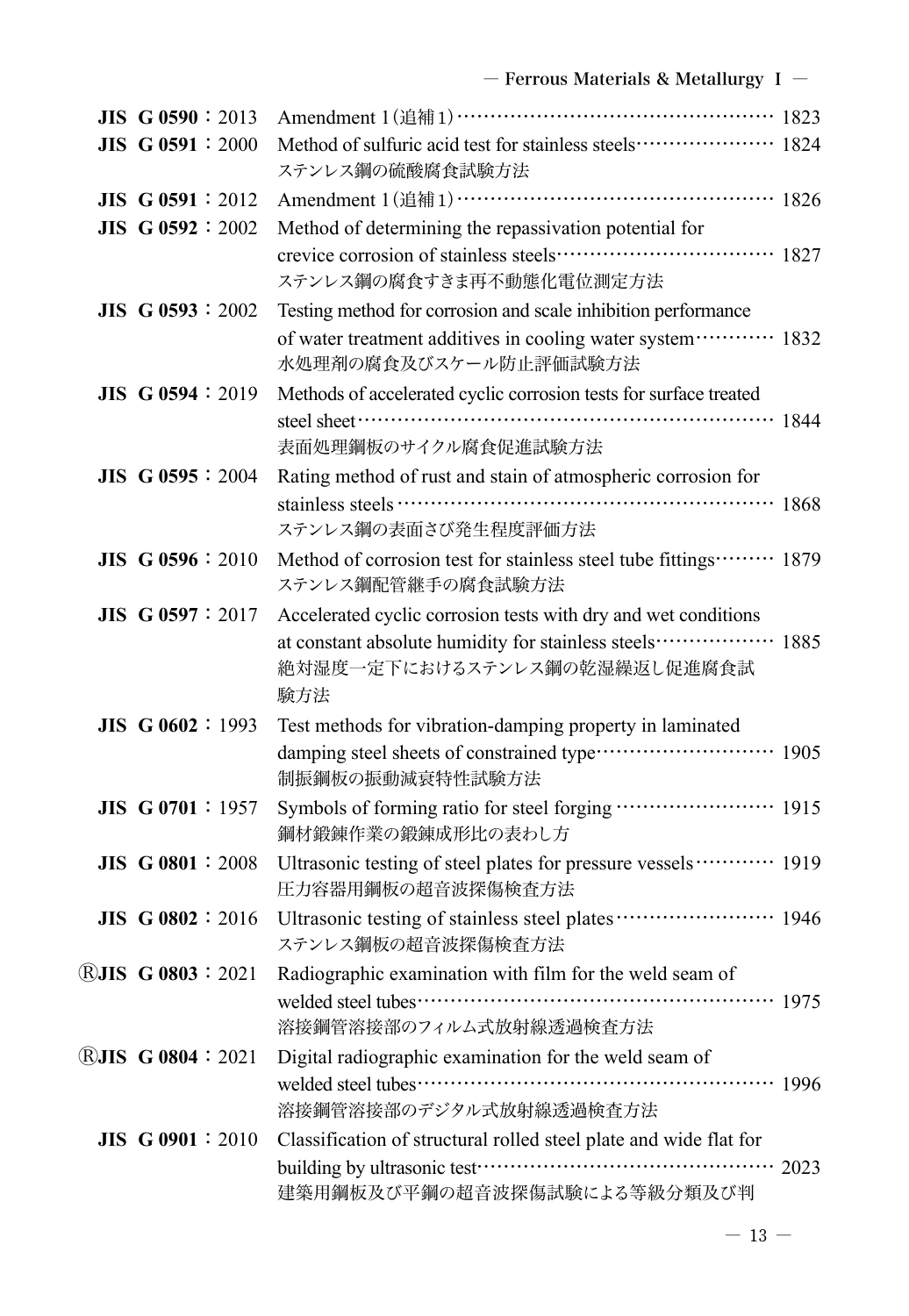定基準

**JIS G 1201**: 2014 Iron and steel  $-$  General rules for analytical methods………… 2043 鉄及び鋼―分析方法通則

### Raw Materials

#### 原 材 料

|  | <b>JIS</b> $G$ 2402 : 2015 Aluminium dross for iron and steel making $\cdots \le$ DR, AOX $> \cdots$ 2069 |  |
|--|-----------------------------------------------------------------------------------------------------------|--|
|  | 鉄鋼用アルミニウムドロス                                                                                              |  |
|  | <b>JIS</b> G 2404 : 2015 Methods for chemical analysis of aluminium dross for iron                        |  |
|  |                                                                                                           |  |
|  | 鉄鋼用アルミニウムドロス分析方法                                                                                          |  |

### Carbon and Alloy Steel for Machine Structural Use 機械構造用炭素鋼・合金鋼

|                     | <b>JIS</b> G 4051 : 2016 Carbon steels for machine structural use $\cdot\cdot\cdot\leq S\times\cdot\cdot\leq C$ S $\times\cdot\cdot\leq C$ 2125<br>機械構造用炭素鋼鋼材                                                                                                                                                                                |  |
|---------------------|----------------------------------------------------------------------------------------------------------------------------------------------------------------------------------------------------------------------------------------------------------------------------------------------------------------------------------------------|--|
| $JIS$ G 4051 : 2018 | Amendment 1 (追補 1) …………………………………………… 2147                                                                                                                                                                                                                                                                                                    |  |
|                     | <b>JIS</b> $G$ 4052 : 2016 Structural steels with specified hardenability bands $\cdots$                                                                                                                                                                                                                                                     |  |
|                     | $\cdots$ $\cdots$ $\cdots$ $\cdots$ $\cdots$ $\cdots$ $\cdots$ $\cdots$ $\cdots$ $\cdots$ $\cdots$ $\cdots$ $\cdots$ $\cdots$ $\cdots$ $\cdots$ $\cdots$ $\cdots$ $\cdots$ $\cdots$ $\cdots$ $\cdots$ $\cdots$ $\cdots$ $\cdots$ $\cdots$ $\cdots$ $\cdots$ $\cdots$ $\cdots$ $\cdots$ $\cdots$ $\cdots$ $\cdots$ $\cdots$ $\cdots$ $\cdots$ |  |
|                     | $SMnC \times \times H$ , $SCr \times \times H$ , $SCM \times \times H$ , $SNC \times \times H$ , $SNCM \times \times H$ 2149<br>焼入性を保証した構造用鋼鋼材(H鋼)                                                                                                                                                                                           |  |
|                     | JIS G 4053 : 2016 Low-alloyed steels for machine structural use                                                                                                                                                                                                                                                                              |  |
|                     | $\cdots \cdots \cdots \leq$ SMn, SMnC, SCr, SCM, SNC, SNCM, SACM $> \cdots$ 2192<br>機械構造用合金鋼鋼材                                                                                                                                                                                                                                               |  |
|                     | JIS G 4053: 2018 Amendment 1 (追補1) ……………………………………………… 2212                                                                                                                                                                                                                                                                                   |  |

### Steel for Special Purpose

#### 特殊用途鋼

| Stainless steel, heat-resisting steel and super alloy |                                                                                                                                                                                                                                                                                                                                      |  |
|-------------------------------------------------------|--------------------------------------------------------------------------------------------------------------------------------------------------------------------------------------------------------------------------------------------------------------------------------------------------------------------------------------|--|
| ステンレス鋼・耐熱鋼・超合金                                        |                                                                                                                                                                                                                                                                                                                                      |  |
|                                                       | $\widehat{R}$ JIS G 4303 : 2021 Stainless steel bars $\cdots$ $\cdots$ $\cdots$ $\cdots$ $\cdots$ $\cdots$ $\cdots$ $\cdots$ $\cdots$ $\cdots$ $\cdots$ $\cdots$ $\cdots$ $\cdots$ $\cdots$ $\cdots$ $\cdots$ $\cdots$ $\cdots$ $\cdots$ $\cdots$ $\cdots$ $\cdots$ $\cdots$ $\cdots$ $\cdots$ $\cdots$ $\cdots$ $\cdots$<br>ステンレス綱棒 |  |
|                                                       | $\bigcirc$ UIS G 4304 : 2021 Hot-rolled stainless steel plate, sheet and strip $\cdots$<br>熱間圧延ステンレス鋼板及び鋼帯                                                                                                                                                                                                                           |  |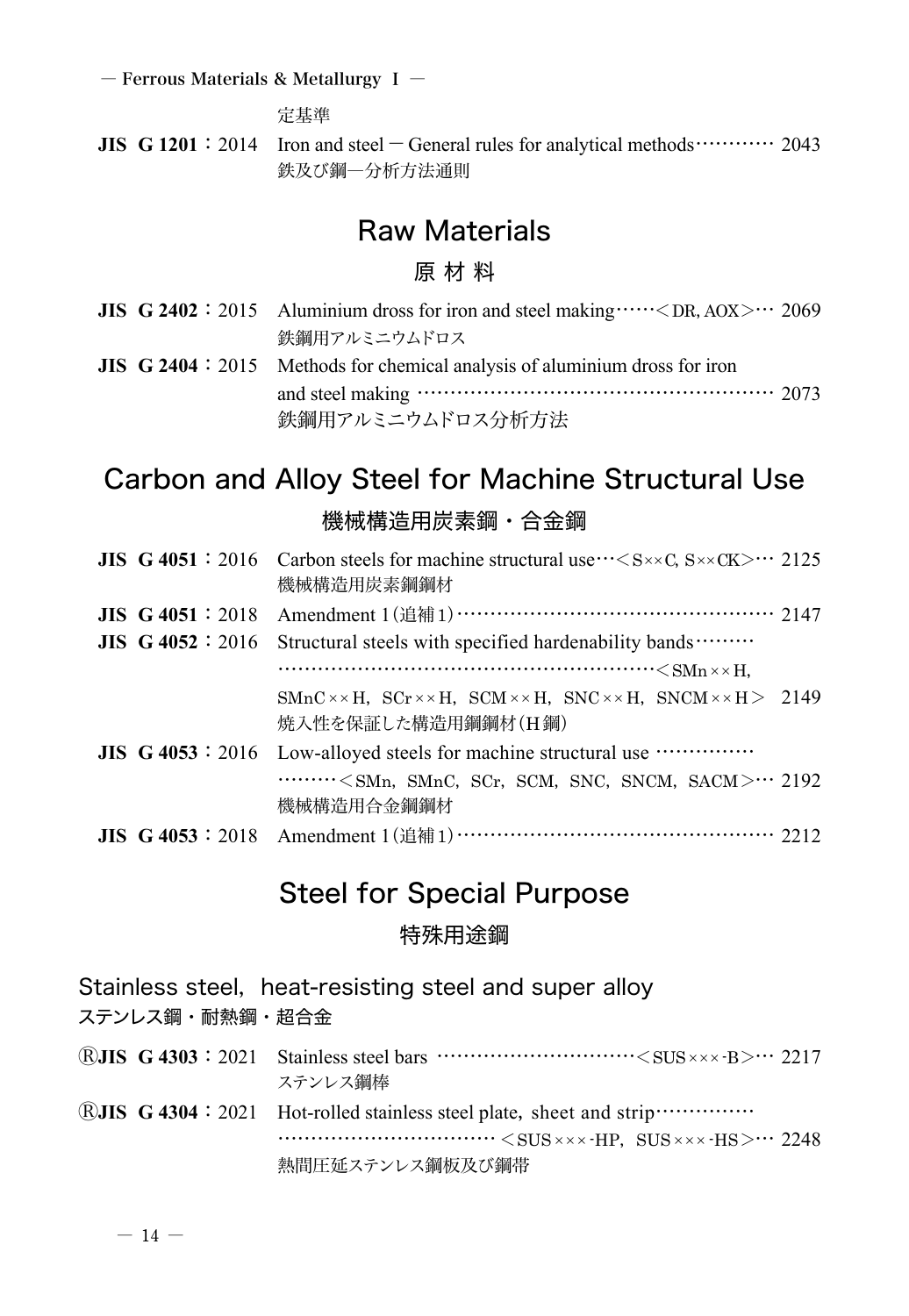|                              | ®JIS G 4305: 2021 Cold-rolled stainless steel plate, sheet and strip ················                                                                                                                                                                                                                                                        |
|------------------------------|----------------------------------------------------------------------------------------------------------------------------------------------------------------------------------------------------------------------------------------------------------------------------------------------------------------------------------------------|
|                              | $\dots \dots \dots \dots \dots \dots \dots \dots \dots \dots \in SUB \times x \times \text{CP}, \text{SUS} \times x \times \text{CS} > \dots \text{2286}$                                                                                                                                                                                    |
|                              | 冷間圧延ステンレス鋼板及び鋼帯                                                                                                                                                                                                                                                                                                                              |
| <b>JIS G 4308 : 2013</b>     | Stainless steel wire rods ……………… <sus -wr="" ×=""> ··· 2320<br/>ステンレス鋼線材</sus>                                                                                                                                                                                                                                                               |
| $JIS$ G 4309 : 2013          |                                                                                                                                                                                                                                                                                                                                              |
|                              | $\cdots$ $\cdots$ $\cdots$ $\cdots$ $\cdots$ $\cdots$ $\cdots$ $\cdots$ $\cdots$ $\cdots$ $\cdots$ $\cdots$ $\cdots$ $\cdots$ $\cdots$ $\cdots$ $\cdots$ $\cdots$ $\cdots$ $\cdots$ $\cdots$ $\cdots$ $\cdots$ $\cdots$ $\cdots$ $\cdots$ $\cdots$ $\cdots$ $\cdots$ $\cdots$ $\cdots$ $\cdots$ $\cdots$ $\cdots$ $\cdots$ $\cdots$ $\cdots$ |
|                              | ステンレス鋼線                                                                                                                                                                                                                                                                                                                                      |
| <b>JIS G 4311:2019</b>       |                                                                                                                                                                                                                                                                                                                                              |
|                              | $\cdots$ < SUH xxx -B, SUH xxx -CB, SUH xxx -WR > $\cdots$ 2348                                                                                                                                                                                                                                                                              |
|                              | 耐熱鋼棒及び線材                                                                                                                                                                                                                                                                                                                                     |
| JIS G 4312:2019              | Heat-resistant steel plate, sheet and strip                                                                                                                                                                                                                                                                                                  |
|                              | $<$ SUH $\times \times$ -HP, SUH $\times \times \times$ -CP, SUH $\times \times \times$ -HS, SUH $\times \times \times \cdot$ CS $> \cdots$ 2378<br>耐熱鋼板及び鋼帯                                                                                                                                                                                 |
| JIS G 4313:2011              | Cold rolled stainless steel strip for springs                                                                                                                                                                                                                                                                                                |
|                              |                                                                                                                                                                                                                                                                                                                                              |
|                              | ばね用ステンレス鋼帯                                                                                                                                                                                                                                                                                                                                   |
| $JIS$ G 4314 : 2013          | Stainless steel wires for springs ………… <sus wp="" ·="" ×=""> … 2436</sus>                                                                                                                                                                                                                                                                    |
|                              | ばね用ステンレス鋼線                                                                                                                                                                                                                                                                                                                                   |
| <b>JIS G 4315</b> : 2013     | Stainless steel wires for cold heading and cold forging                                                                                                                                                                                                                                                                                      |
|                              |                                                                                                                                                                                                                                                                                                                                              |
|                              | 冷間圧造用ステンレス鋼線                                                                                                                                                                                                                                                                                                                                 |
| JIS G 4316:1991              | Stainless steel wire rods for welding < SUSY> 2462<br>溶接用ステンレス鋼線材                                                                                                                                                                                                                                                                            |
| $JIS$ G 4317 : 2018          | Hot-formed stainless steel sections ········· < SUS × × × -HF > ··· 2467<br>熱間成形ステンレス鋼形鋼                                                                                                                                                                                                                                                     |
| <b>JIS G 4318</b> : 2016     | Cold finished stainless steel bars ············· < SUS × × × -CB > ··· 2497<br>冷間仕上ステンレス鋼棒                                                                                                                                                                                                                                                   |
| <b>JIS G 4319: 1991</b>      | Stainless steel blooms and billets for forgings                                                                                                                                                                                                                                                                                              |
|                              |                                                                                                                                                                                                                                                                                                                                              |
|                              | ステンレス鋼鍛鋼品用鋼片                                                                                                                                                                                                                                                                                                                                 |
| <b>JIS G 4320: 2003</b>      | Cold-formed stainless steel sections ············< SUS xxx -CF> ··· 2517<br>冷間成形ステンレス鋼形鋼                                                                                                                                                                                                                                                     |
| $\Diamond$ JIS G 4321 : 2000 |                                                                                                                                                                                                                                                                                                                                              |
|                              | $\cdots$ $\cdots$ $\cdots$ $\cdots$ $\cdots$ $\cdots$ $\cdots$ $\cdots$ $\cdots$ $\cdots$ $\cdots$ $\cdots$ $\cdots$ $\cdots$ $\cdots$ $\cdots$ $\cdots$ $\cdots$ $\cdots$ $\cdots$ $\cdots$ $\cdots$ $\cdots$ $\cdots$ $\cdots$ $\cdots$ $\cdots$ $\cdots$ $\cdots$ $\cdots$ $\cdots$ $\cdots$ $\cdots$ $\cdots$ $\cdots$ $\cdots$ $\cdots$ |
|                              | 建築構造用ステンレス鋼材                                                                                                                                                                                                                                                                                                                                 |
| <b>JIS G 4322 : 2008</b>     | Stainless steel bars for concrete reinforcement ···················                                                                                                                                                                                                                                                                          |
|                              | $\cdots$ $\cdots$ $\cdots$ $\cdots$ $\cdots$ $\cdots$ $\cdots$ $\cdots$ $\cdots$ $\cdots$ $\cdots$ $\cdots$ $\cdots$ 2557                                                                                                                                                                                                                    |
|                              | 鉄筋コンクリート用ステンレス異形棒鋼                                                                                                                                                                                                                                                                                                                           |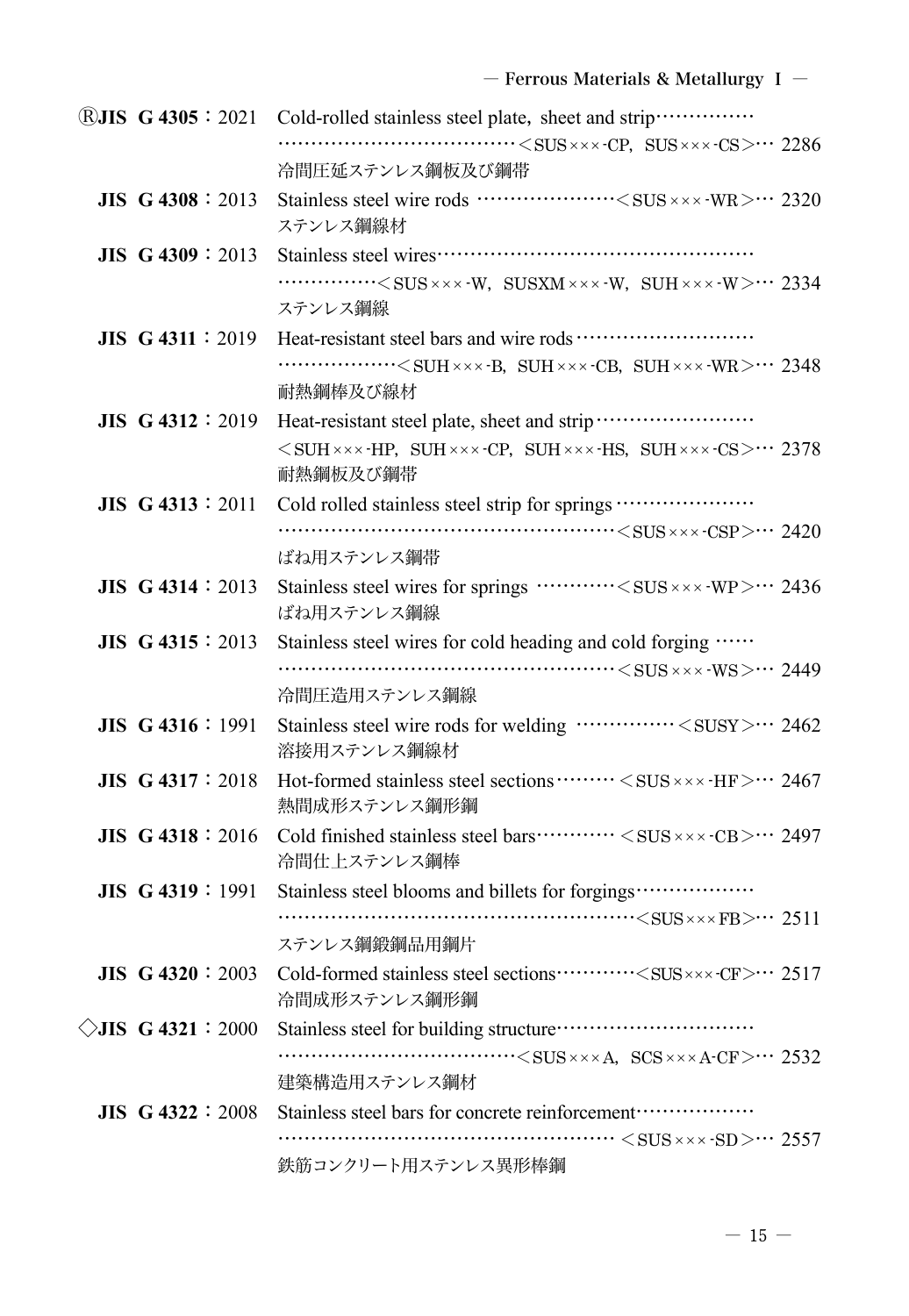|                           | $\cdots$ $\cdots$ $\cdots$ $\cdots$ $\cdots$ $\cdots$ $\cdots$ $\cdots$ $\cdots$ $\cdots$ $\cdots$ $\cdots$ $\cdots$ $\cdots$ $\cdots$ $\cdots$ $\cdots$ $\cdots$ $\cdots$ $\cdots$ $\cdots$ $\cdots$ $\cdots$ $\cdots$ $\cdots$ $\cdots$ $\cdots$ $\cdots$ $\cdots$ $\cdots$ $\cdots$ $\cdots$ $\cdots$ $\cdots$ $\cdots$ $\cdots$ $\cdots$ |
|---------------------------|----------------------------------------------------------------------------------------------------------------------------------------------------------------------------------------------------------------------------------------------------------------------------------------------------------------------------------------------|
|                           | 塗装ステンレス鋼板及び鋼帯                                                                                                                                                                                                                                                                                                                                |
| $JIS$ G 4901 : 1999       | Corrosion-resisting and heat-resisting superalloy bars                                                                                                                                                                                                                                                                                       |
|                           |                                                                                                                                                                                                                                                                                                                                              |
|                           | 耐食耐熱超合金棒                                                                                                                                                                                                                                                                                                                                     |
| <b>JIS G 4901 : 2008</b>  | Amendment 1(追補1) ……………………………………… 2596                                                                                                                                                                                                                                                                                                        |
| $JIS$ G 4902 : 2019       | Corrosion-resistant and heat-resistant superalloy, nickel and                                                                                                                                                                                                                                                                                |
|                           |                                                                                                                                                                                                                                                                                                                                              |
|                           | $\langle$ NCF $\times \times \times$ - HP, NCF $\times \times \times$ - HS, NCF $\times \times \times$ - CP, NCF $\times \times \times$ - CS,                                                                                                                                                                                                |
|                           | $NW \times x \times - HP$ , $NW \times x \times -HS$ , $NW \times x \times -CP$ , $NW \times x \times -CS \geq \cdots$ 2597                                                                                                                                                                                                                  |
|                           | 耐食耐熱超合金、ニッケル及びニッケル合金一板及び帯                                                                                                                                                                                                                                                                                                                    |
| <b>Tool steel</b>         |                                                                                                                                                                                                                                                                                                                                              |
| 工具鋼                       |                                                                                                                                                                                                                                                                                                                                              |
|                           |                                                                                                                                                                                                                                                                                                                                              |
| $JIS$ G 4401 : 2009       | Carbon tool steels $\cdots$ $\cdots$ $\cdots$ $\cdots$ $\cdots$ $\cdots$ $\cdots$ $\cdots$ $\cdots$ $\cdots$ 2624<br>炭素工具鋼鋼材                                                                                                                                                                                                                 |
| $JIS$ G 4403 : 2015       |                                                                                                                                                                                                                                                                                                                                              |
|                           | 高速度工具鋼鋼材                                                                                                                                                                                                                                                                                                                                     |
| <b>JIS G 4404</b> : 2015  | Alloy tool steels <sks, skd,="" skt=""> 2658<br/>合金工具鋼鋼材</sks,>                                                                                                                                                                                                                                                                              |
| Spring steel              |                                                                                                                                                                                                                                                                                                                                              |
| ばね鋼                       |                                                                                                                                                                                                                                                                                                                                              |
|                           |                                                                                                                                                                                                                                                                                                                                              |
| <b>RJIS G 4801 : 2021</b> | ばね鋼鋼材                                                                                                                                                                                                                                                                                                                                        |
| JIS G 4802 : 2019         |                                                                                                                                                                                                                                                                                                                                              |
|                           | $\cdots$ $\cdots$ $\cdots$ $\cdots$ $\cdots$ $\cdots$ $\cdots$ $\cdots$ $\cdots$ $\cdots$ $\cdots$ $\cdots$ $\cdots$ $\cdots$ $\cdots$ $\cdots$ $\cdots$ $\cdots$ $\cdots$ $\cdots$ $\cdots$ $\cdots$ $\cdots$ $\cdots$ $\cdots$ $\cdots$ $\cdots$ $\cdots$ $\cdots$ $\cdots$ $\cdots$ $\cdots$ $\cdots$ $\cdots$ $\cdots$ $\cdots$ $\cdots$ |
|                           | ばね用冷間圧延鋼帯                                                                                                                                                                                                                                                                                                                                    |
| Free-cutting steel<br>快削鋼 |                                                                                                                                                                                                                                                                                                                                              |
|                           |                                                                                                                                                                                                                                                                                                                                              |
| <b>RJIS G 4804 : 2021</b> | 硫黄及び硫黄複合快削鋼鋼材                                                                                                                                                                                                                                                                                                                                |
| Bearing steel<br>軸受鋼      |                                                                                                                                                                                                                                                                                                                                              |
| <b>JIS G 4805</b> : 2019  | High carbon chromium bearing steels ················· <suj>··· 2712<br/>高炭素クロム軸受鋼鋼材</suj>                                                                                                                                                                                                                                                    |
|                           |                                                                                                                                                                                                                                                                                                                                              |